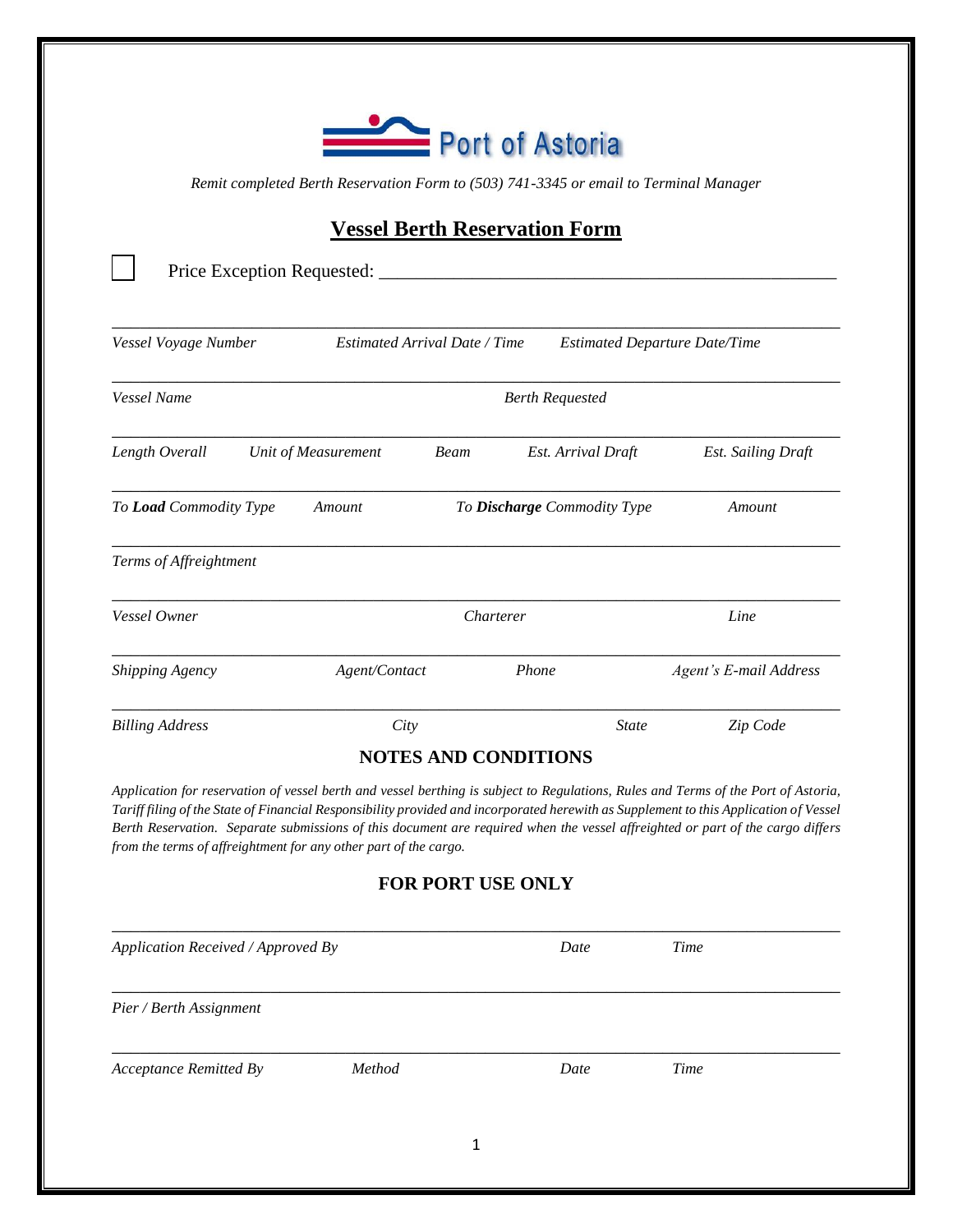| <b>Supplement to Application for Berth Reservation</b> |                                            |                                                  |                                          |                                    |  |  |  |  |
|--------------------------------------------------------|--------------------------------------------|--------------------------------------------------|------------------------------------------|------------------------------------|--|--|--|--|
| <b>Services Requested:</b>                             | <b>Current Daily</b><br><b>Tariff Rate</b> | <b>Moorage</b><br><b>Duration</b><br>(# of Days) | <b>Estimated</b><br><b>Dollar Amount</b> | <b>For Port</b><br><b>Use Only</b> |  |  |  |  |
| Moorage<br>(Daily Dockage Rate based on vessel LOA)    |                                            |                                                  |                                          |                                    |  |  |  |  |
| Security<br>(Required for Pier 1)                      |                                            |                                                  |                                          |                                    |  |  |  |  |
| <b>Freshwater Connection Fee</b>                       |                                            |                                                  |                                          |                                    |  |  |  |  |
| <b>Freshwater Service</b>                              |                                            |                                                  |                                          |                                    |  |  |  |  |
| Dumpster/Garbage Service                               |                                            |                                                  |                                          |                                    |  |  |  |  |
| Gangway<br>(Please specify if more than 1 needed)      |                                            |                                                  |                                          |                                    |  |  |  |  |
| Longshore<br>(Required if vessel LOA is over 175')     |                                            |                                                  |                                          |                                    |  |  |  |  |
| If Bunkering (Flowage Fee charged to Vendor)           |                                            |                                                  |                                          |                                    |  |  |  |  |
| Other Service(s):<br>(Please specify)                  |                                            |                                                  |                                          |                                    |  |  |  |  |
|                                                        |                                            |                                                  |                                          |                                    |  |  |  |  |
|                                                        |                                            |                                                  |                                          |                                    |  |  |  |  |
| <b>Total Estimated Costs:</b>                          |                                            |                                                  |                                          |                                    |  |  |  |  |

Pursuant to the instructions set forth in this Tariff, the undersigned seeks the arrangement of berthing facilities on behalf of the above-named vessel, and attests to the accuracy of the information provided to the extent set forth in Section 1 of this Tariff.

## **Acceptance of Financial Responsibility for Payment**

In connection with this Application for this Vessel Berth Reservation, the Undersigned hereby accepts responsibility, on its own behalf, for payment of the port charges listed under the line items as designated above which correspond with those designated in the above Supplement to Application for Vessel Berth Reservation, in a maximum amount not to exceed 125 percent (125%) of the aggregate estimated dollar amount shown above for the relevant line items, or 125 percent (125%) of such other sum as the Port, after review and revision of such estimates has provided to the undersigned in writing, in which latter case a copy of such writing is physically attached here

 $\overline{\phantom{a}}$  , and the contract of the contract of the contract of the contract of the contract of the contract of the contract of the contract of the contract of the contract of the contract of the contract of the contrac

 *Signature of Authorized Agent of Vessel Date*

*Note: Pursuant to Port of Astoria Tariff Rule No. 125 in all instances where the "Party Responsible for Payment" listed above has not established credit worthiness with the Port and where responsibility for Port charges has not been accepted by another credit worthy entity, the Port shall require payment of cash in advance or posting of acceptable security prior to vessel berthing.*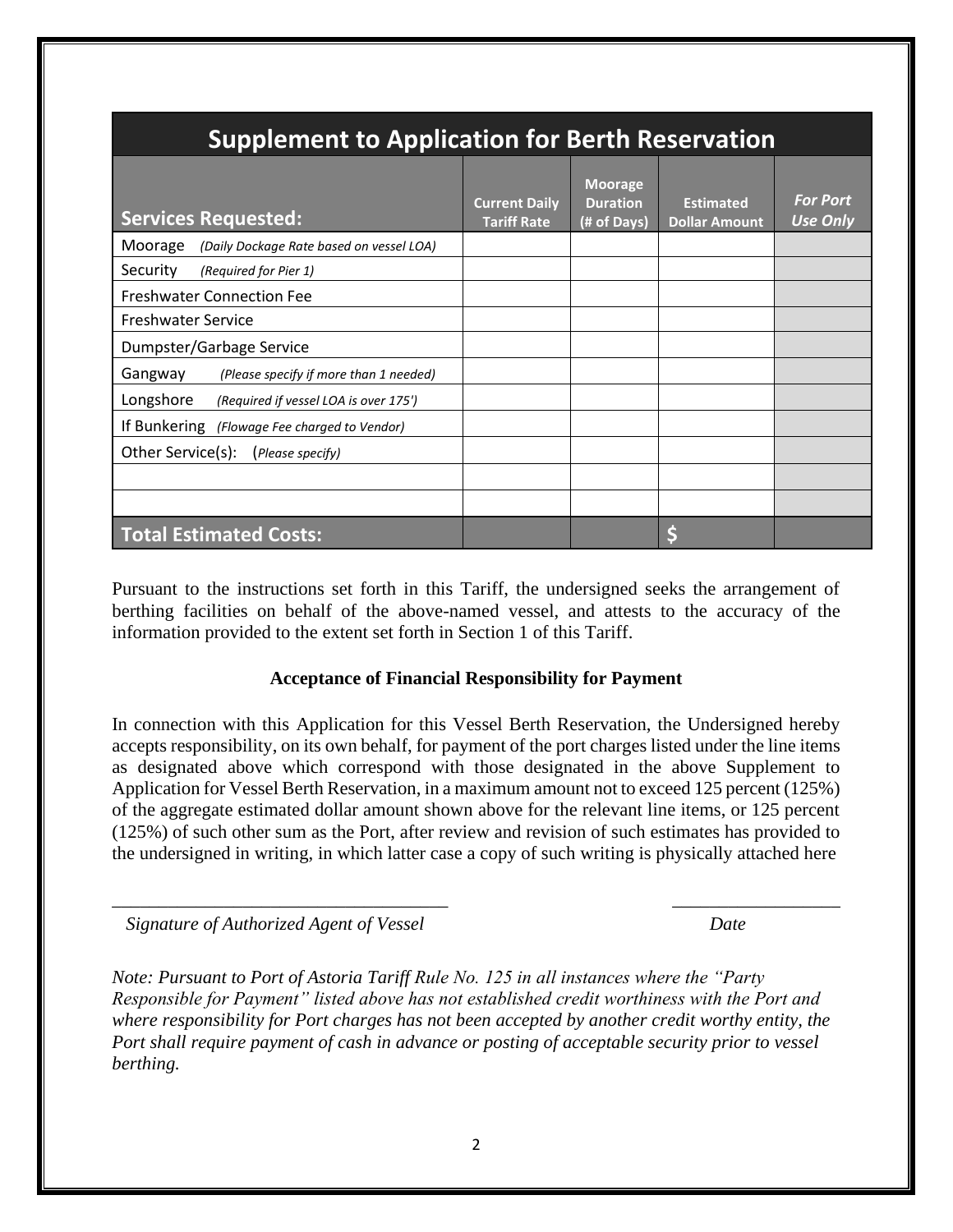Item No. 1000 Issued: January 1, 2009

## **Conditions of Berth Reservation**: Effective: January 1, 2009

In accordance with Federal Maritime Commission Docket 83-48, Alaska Maritime Agencies Inc., et al. v. Port of Anacortes, et al. and Tariff Rule 125 in the Port of Astoria Tariff No. 11, amendments and reissues thereto, all applications for vessel berth reservation shall be made in the form specified by the Port, and will require the timely filing of the financial responsibility information shown on page 2 and 3, completed in accordance with, and otherwise governed by, the terms and conditions set forth below:

- A. Except where and to the extent waived pursuant to Paragraph B below, terms of payment for all applicable Port charges shall be cash in advance. A cash deposit or acceptable security in an amount equal to 125 percent (125%) of the estimated applicable charges will be required to be posted with the Port, six days prior to the vessel's scheduled arrival, or at such other time as may be authorized or directed by the Port, but in all cases in advance of actual services rendered. In any case in which a cash deposit has been posted, any excess thereof, after satisfaction of all applicable port charges, shall be promptly refunded by the Port to the party posting same.
- B. The Port may waive the requirement of cash in advance as to all or any category or categories of its anticipated port charges when the party responsible for such charges has been identified by the berthing agent to the satisfaction of the Port; and
	- 1. That party responsible has established credit worthiness acceptable to the Port; or
	- 2. Adequate security, acceptable to the Port, in an amount equal to 125 percent (125%) of the applicable estimated port charges has been posted; or
	- 3. The agent requesting the berth, or another entity, in each case acceptable to the Port as credit worthy, has personally accepted financial responsibility for applicable charges.
- B. The vessel agent or other person requesting reservation of a berth ("berthing agent") shall, as a part of the berth reservation process, provide to the extent of his or her knowledge all information called for on the Application for Vessel Berth Reservation` form respecting the vessel, its estimated arrival and departure, amount(s) and type(s) of cargo to be loaded/discharged, and estimate of amount of each category of port charges, as enumerated, and party responsible therefor. The submission of this form, signed by the berthing agent, shall constitute the berthing agent's attestation as to the accuracy of the information made available to the berthing agent at the time of submission; and the berthing agent held personally liable to the Port for any financial loss suffered by the Port as a result of the agent's failure to so report accurately.
- C. Should the berthing agent, subsequent to submission to this form, receive information which materially differs from the information previously provided, and which